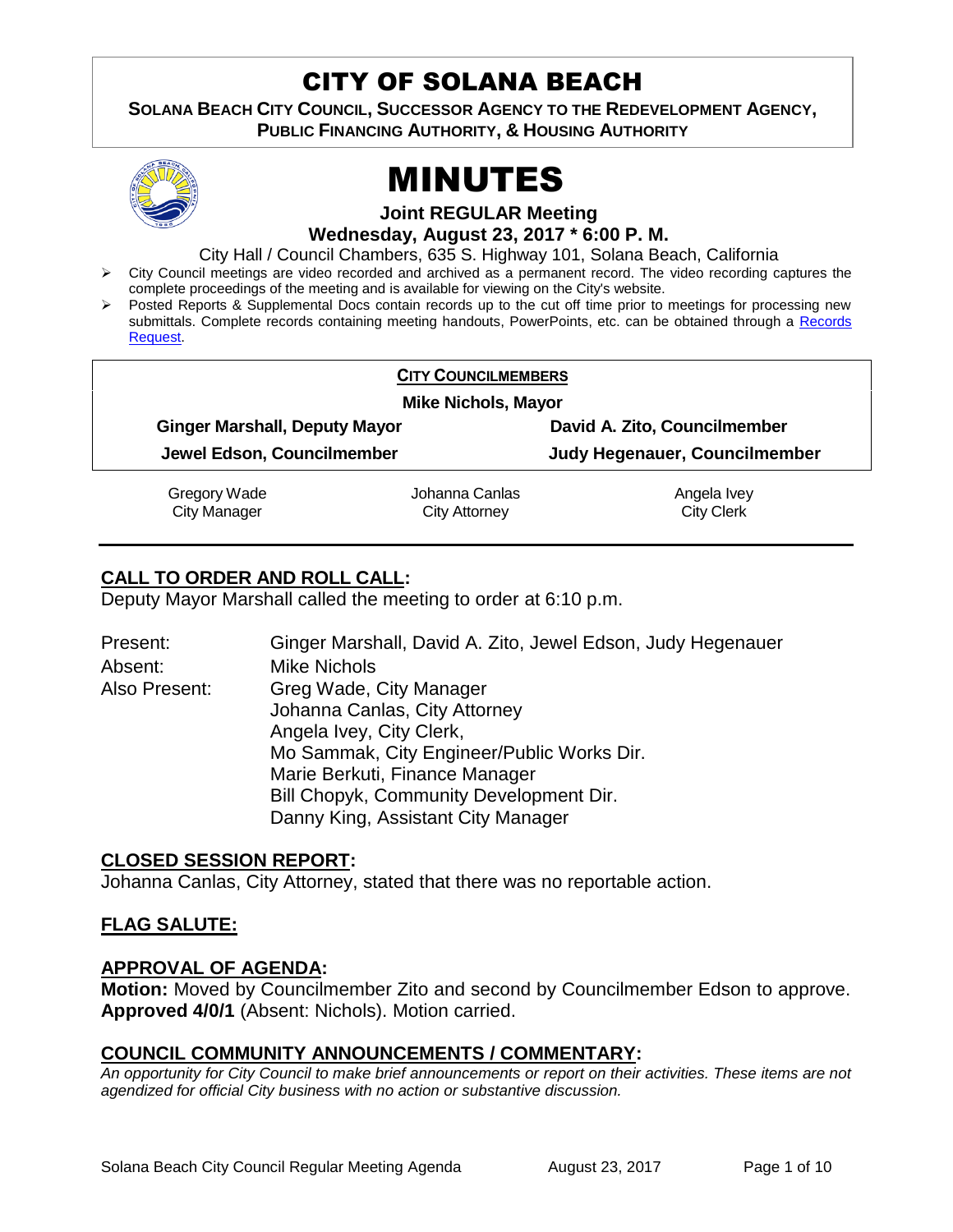## **ORAL COMMUNICATIONS:**

This portion of the agenda provides an opportunity for members of the public to address the City Council on items relating to City business and not appearing on today's agenda by submitting a speaker slip (located on the back table) to the City Clerk. Comments relating to items on this evening's agenda are taken at the time the items are heard. Pursuant to the Brown Act, no action shall be taken by the City Council on public comment items. Council may refer items to the City Manager for placement on a future agenda. The maximum time allotted for each presentation is THREE MINUTES (SBMC 2.04.190). Please be aware of the timer light on the Council Dais.

David Cain said he was President of Del Sol Lions and he was selling tickets to KAABOO and the funds would be returned to the community, and presented a bunch of zip ties found after a recent event in the distillery lot.

Peter McConville, Parks and Recreation Commission, invited everyone to the 13<sup>th</sup> annual Beach Blanket Movie Night sponsored by the City.

## **COUNCIL COMMUNITY ANNOUNCEMENTS / COMMENTARY:**

*An opportunity for City Council to make brief announcements or report on their activities. These items are not agendized for official City business with no action or substantive discussion.* 

## **A. CONSENT CALENDAR:** (Action Items) (A.1. - A.11.)

Items listed on the Consent Calendar are to be acted in a single action of the City Council unless pulled for discussion. Any member of the public may address the City Council on an item of concern by submitting to the City Clerk a speaker slip (located on the back table) before the Consent Calendar is addressed. Those items removed from the Consent Calendar by a member of the Council will be trailed to the end of the agenda, while Consent Calendar items removed by the public will be discussed immediately after approval of the Consent Calendar.

## **A.1. Minutes of the City Council.**

Recommendation: That the City Council

1. Approve the Minutes of the City Council Meetings held May 10, 2017.

See Approved Minutes [http://www.ci.solana-beach.ca.us/index.asp?SEC=F0F1200D-21C6-4A88-8AE1-0BC07C1A81A7&Type=B\\_BASIC](http://www.ci.solana-beach.ca.us/index.asp?SEC=F0F1200D-21C6-4A88-8AE1-0BC07C1A81A7&Type=B_BASIC) **Motion:** Moved by Councilmember Zito and second by Councilmember Edson to approve. **Approved 4/0/1** (Absent: Nichols). Motion carried.

## **A.2. Register Of Demands.** (File 0300-30)

Recommendation: That the City Council

1. Ratify the list of demands for June 24 – August 4, 2017.

[Item A.2. Report \(click here\)](https://solanabeach.govoffice3.com/vertical/Sites/%7B840804C2-F869-4904-9AE3-720581350CE7%7D/uploads/Item_A.2._Report_(click_here)_-_8-23-17.PDF)

*Posted Reports & Supplemental Docs contain records up to the cut off time, prior to the start of the meeting, for processing new submittals. The final official record containing handouts, PowerPoints, etc. can be obtained through a Records Request to the City Clerk's Office.* **Motion:** Moved by Councilmember Zito and second by Councilmember Edson to approve. **Approved 4/0/1** (Absent: Nichols). Motion carried.

## **A.3. General Fund Adopted Budget for Fiscal Year 2017-2018 Changes.** (File 0330-30)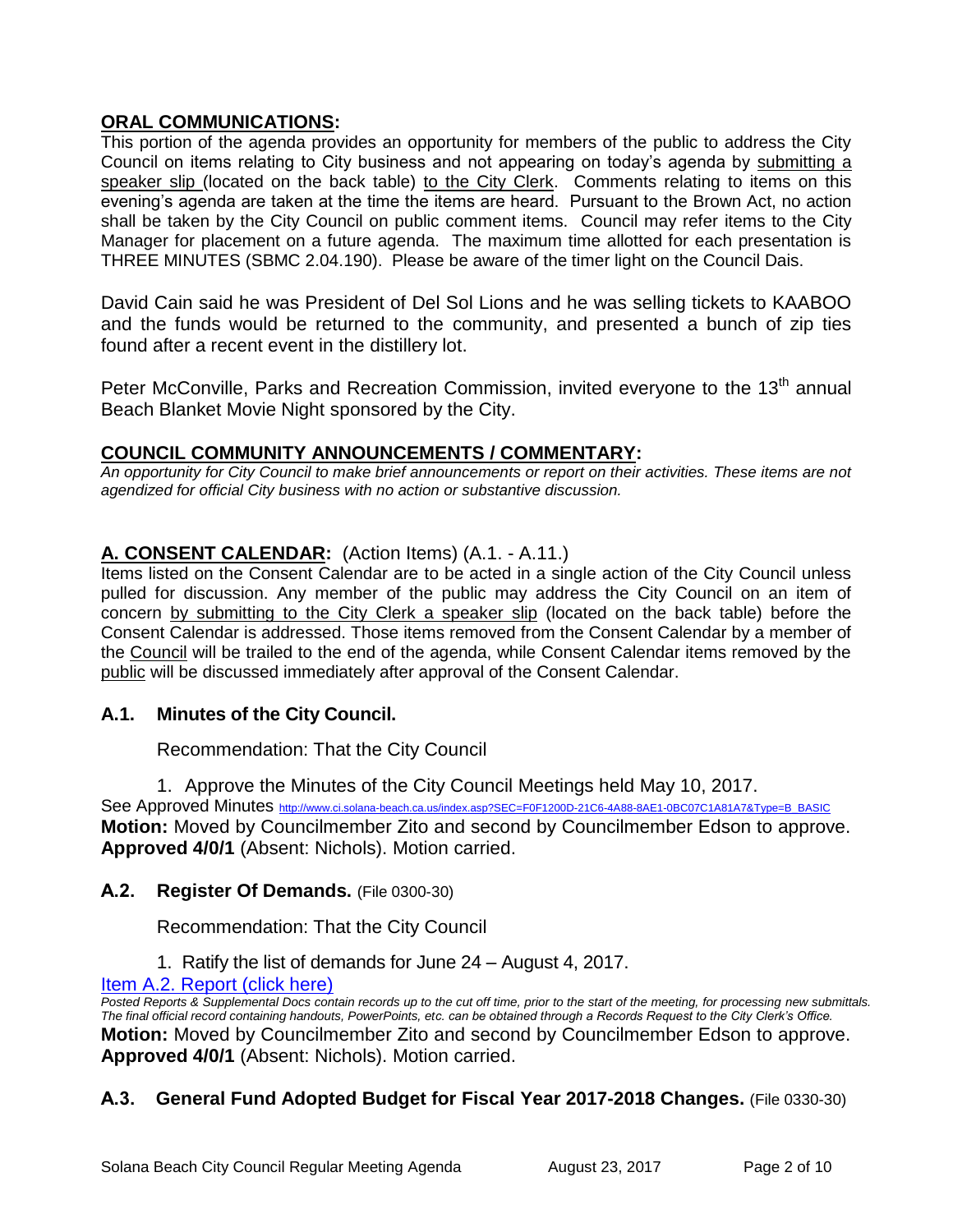Recommendation: That the City Council

1. Receive the report listing changes made to the Fiscal Year 2017-2018 General Fund Adopted Budget.

## [Item A.3. Report \(click here\)](https://solanabeach.govoffice3.com/vertical/Sites/%7B840804C2-F869-4904-9AE3-720581350CE7%7D/uploads/Item_A.3._Report_(click_here)_-_8-23-17.PDF)

*Posted Reports & Supplemental Docs contain records up to the cut off time, prior to the start of the meeting, for processing new submittals. The final official record containing handouts, PowerPoints, etc. can be obtained through a Records Request to the City Clerk's Office.* **Motion:** Moved by Councilmember Zito and second by Councilmember Edson to approve. **Approved 4/0/1** (Absent: Nichols). Motion carried.

## **A.4. Memorandum of Understanding between the City and the Miscellaneous Employee Group.** (File 0530-30)

Recommendation: That the City Council

1. Adopt **Resolution 2017-134** approving a Three-Year Memorandum of Understanding between the City and the SBEA-MISC group for Fiscal Years 2017-18, FY 2018-19, FY 2019-20.

#### [Item A.4. Report \(click here\)](https://solanabeach.govoffice3.com/vertical/Sites/%7B840804C2-F869-4904-9AE3-720581350CE7%7D/uploads/Item_A.4._Report_(click_here)_-_8-23-17.PDF)

*Posted Reports & Supplemental Docs contain records up to the cut off time, prior to the start of the meeting, for processing new submittals. The final official record containing handouts, PowerPoints, etc. can be obtained through a Records Request to the City Clerk's Office.* **Motion:** Moved by Councilmember Zito and second by Councilmember Edson to approve. **Approved 4/0/1** (Absent: Nichols). Motion carried.

## **A.5. Solana Beach Pump Station Design Agreement to Add Ground Water Sampling, NPDES Permitting Assistance and Construction Bid Support.** (File 1040-30)

Recommendation: That the City Council

1. Adopt **Resolution 2017-132** approving an amendment to the Solana Beach Pump Station professional services agreement with Dudek for an increase of \$10,000 and an amended total contract amount of \$287,810.

Item A.5. [Report \(click here\)](https://solanabeach.govoffice3.com/vertical/Sites/%7B840804C2-F869-4904-9AE3-720581350CE7%7D/uploads/Item_A.5._Report_(click_here)_-_8-23-17.PDF)

*Posted Reports & Supplemental Docs contain records up to the cut off time, prior to the start of the meeting, for processing new submittals. The final official record containing handouts, PowerPoints, etc. can be obtained through a Records Request to the City Clerk's Office.* **Motion:** Moved by Councilmember Zito and second by Councilmember Edson to approve. **Approved 4/0/1** (Absent: Nichols). Motion carried.

#### **A.6. Job Description Reclassifications for the Community Services Coordinator Position to Management Assistant and Adopting the Senior Accountant.** (File 0510-40)

Recommendation: That the City Council

1. Adopt **Resolution 2017-133** reclassifying the Community Services Coordinator position to a Management Assistant position, amending the Salary Schedule 3 accordingly and adopting the Senior Accountant job description.

[Item A.6. Report \(click here\)](https://solanabeach.govoffice3.com/vertical/Sites/%7B840804C2-F869-4904-9AE3-720581350CE7%7D/uploads/Item_A.6._Report_(click_here)_-_8-23-17.PDF)

*Posted Reports & Supplemental Docs contain records up to the cut off time, prior to the start of the meeting, for processing new submittals. The final official record containing handouts, PowerPoints, etc. can be obtained through a Records Request to the City Clerk's Office.* **Motion:** Moved by Councilmember Zito and second by Councilmember Edson to approve. **Approved 4/0/1** (Absent: Nichols). Motion carried.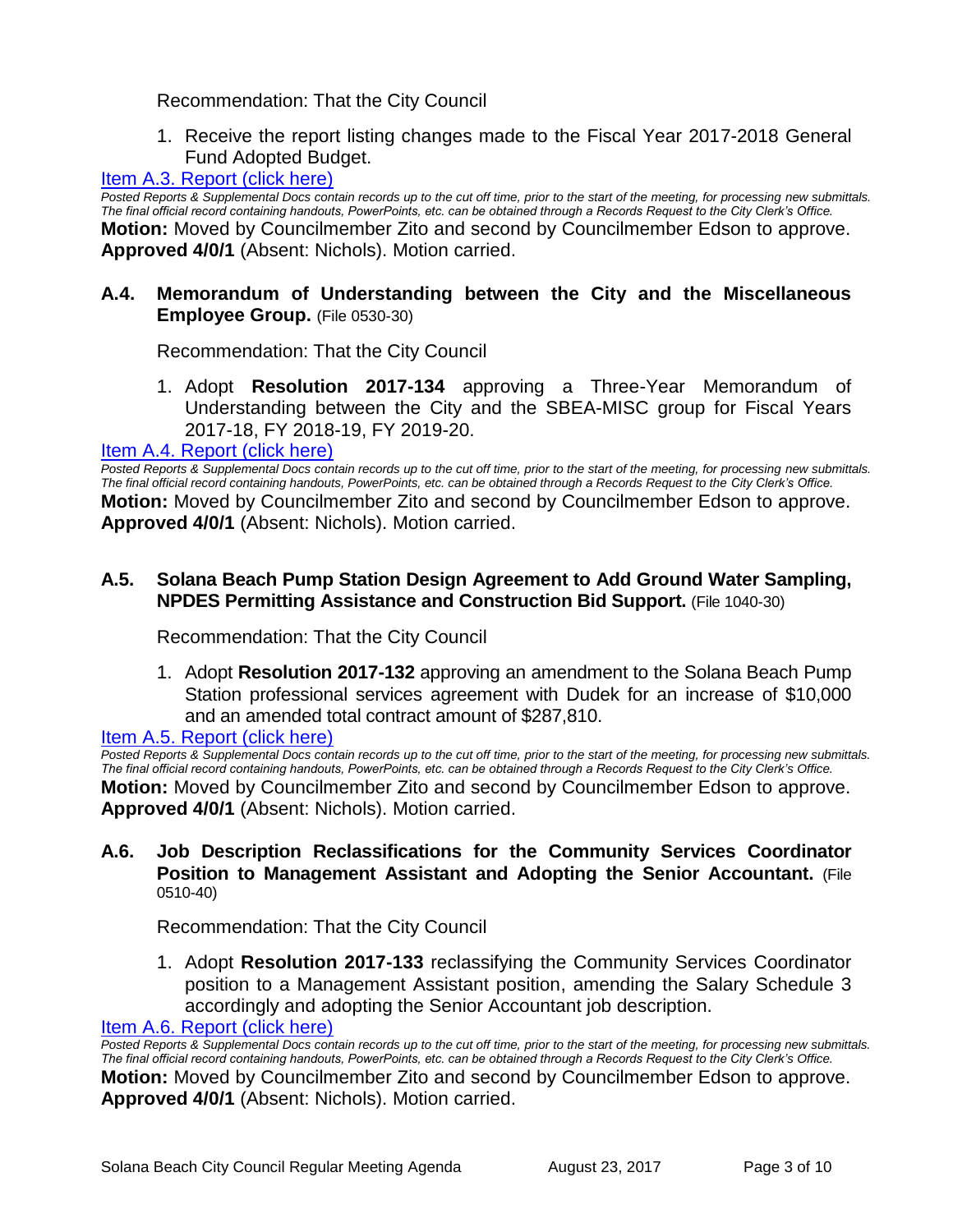## **A.7. Risk Management Contract for Worker Compensation Claims Administration with Tri-Star.** (File 0180-05)

Recommendation: That the City Council

1. Adopt **Resolution 2017-121** ratifying the Tri-Star contract that was executed by the City on August 1, 2016 through June 30, 2018.

#### [Item A.7. Report \(click here\)](https://solanabeach.govoffice3.com/vertical/Sites/%7B840804C2-F869-4904-9AE3-720581350CE7%7D/uploads/Item_A.7._Report_(click_here)_-_8-23-17.PDF)

*Posted Reports & Supplemental Docs contain records up to the cut off time, prior to the start of the meeting, for processing new submittals. The final official record containing handouts, PowerPoints, etc. can be obtained through a Records Request to the City Clerk's Office.* **Motion:** Moved by Councilmember Zito and second by Councilmember Edson to approve. **Approved 4/0/1** (Absent: Nichols). Motion carried.

## **A.8. Traffic Service Maintenance Agreement to Increase Funding for Additional Services.** (File 0860-55)

Recommendation: That the City Council

1. Adopt **Resolution 2017-130** authorizing the City Manager to execute the Professional Services Agreement with Siemens Industry, Inc. for traffic signal maintenance services for FY 2017-18 to increase the compensation by \$80,000 for a contract total amount not to exceed \$105,572.

[Item A.8. Report \(click here\)](https://solanabeach.govoffice3.com/vertical/Sites/%7B840804C2-F869-4904-9AE3-720581350CE7%7D/uploads/Item_A.8._Report_(click_here)_-_8-23-17.PDF)

*Posted Reports & Supplemental Docs contain records up to the cut off time, prior to the start of the meeting, for processing new submittals. The final official record containing handouts, PowerPoints, etc. can be obtained through a Records Request to the City Clerk's Office.* **Motion:** Moved by Councilmember Zito and second by Councilmember Edson to approve. **Approved 4/0/1** (Absent: Nichols). Motion carried.

#### **A.9. Trash Amendments to the Statewide Water Quality Control Plan.** (File 0850-30)

Recommendation: That the City Council

#### 1. Adopt **Resolution 2017-131**:

- a. Directing Staff to select Track 1 for implementation of the Trash Amendments to the Water Quality Control Plan for the Ocean Waters of California (Ocean Plan) and Part I Trash Provisions of the Water Quality Control Plan for Inland Surface Waters, Enclosed Bays, and Estuaries of California (ISWEBE Plan), adopted in April 2015 and approved by California Office of Administrative Law (OAL) and the U.S. Environmental Protection Agency (U.S. EPA) in December 2015 and January 2016, respectively.
- b. Authorizing Staff to submit the required written notice to the San Diego Regional Water Quality Control Board by September 5, 2017.

#### [Item A.9. Report \(click here\)](https://solanabeach.govoffice3.com/vertical/Sites/%7B840804C2-F869-4904-9AE3-720581350CE7%7D/uploads/Item_A.9._Report_(click_here)_-_8-23-17.PDF)

*Posted Reports & Supplemental Docs contain records up to the cut off time, prior to the start of the meeting, for processing new submittals. The final official record containing handouts, PowerPoints, etc. can be obtained through a Records Request to the City Clerk's Office.* **Motion:** Moved by Councilmember Zito and second by Councilmember Edson to approve. **Approved 4/0/1** (Absent: Nichols). Motion carried.

## **A.10. Stevens & Valley Avenues Corridor Improvement Project Additional Funding.** (File 0820-15)

Recommendation: That the City Council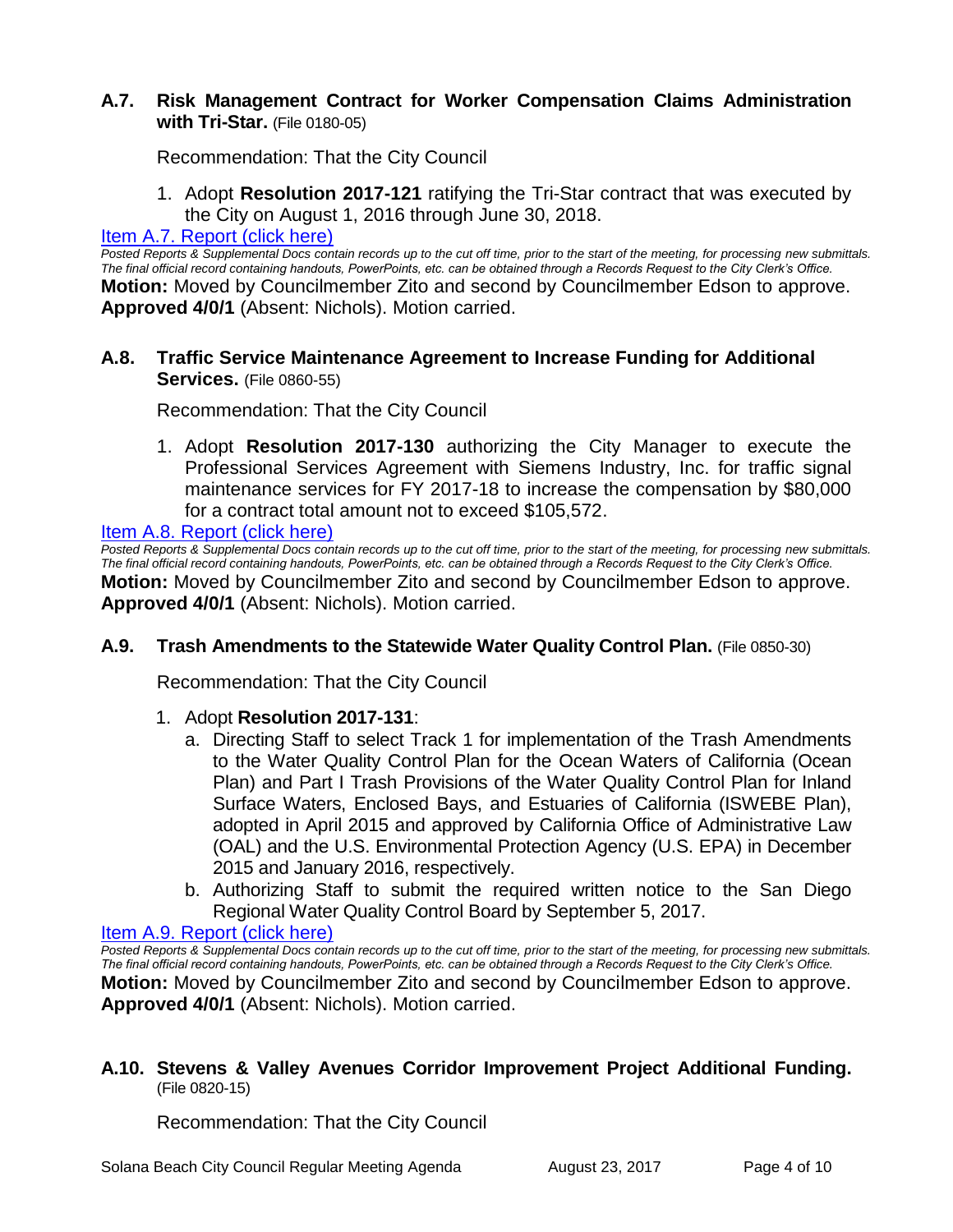## 1. **Resolution 2017-005**:

- a. Ratifying the City Manager's decision to approve an increase in Change Order 2 to the construction contract with Dick Miller, Inc. over the contract's approved contingency in the amount of \$48,227 and approving any additional change orders in an amount not to exceed \$20,000 for a total increase in the contract's contingency of \$68,227.
- b. Approving an additional amount of \$68,227 for work required to complete the project.
- c. Authorizing a transfer of \$15,000, in appropriations in the Stevens-Valley Avenues Corridor Improvements Project from the City CIP fund to the TransNet fund.
- d. Authorizing an appropriation of \$58,430 into the Stevens-Valley Avenues Corridor Improvements Project in the TransNet fund.
- e. Authorizing an appropriation of \$9,797, to be reimbursed by San Elijo Joint Powers Authority, into the Reimbursement Agreement Revenue Account and appropriating the same amount into the project budget unit in the City CIP fund.
- f. Authorizing the City Treasurer to amend the Fiscal Year 2017/18 Adopted Budget accordingly.

## [Item A.10. Report \(click here\)](https://solanabeach.govoffice3.com/vertical/Sites/%7B840804C2-F869-4904-9AE3-720581350CE7%7D/uploads/Item_A.10._Report_(click_here)_-_8-23-17.PDF)

**Posted Reports & Supplemental Docs contain records up to the cut off time, prior to the start of the meeting, for processing new submittals.** *The final official record containing handouts, PowerPoints, etc. can be obtained through a Records Request to the City Clerk's Office.* **Motion:** Moved by Councilmember Zito and second by Councilmember Edson to approve. **Approved 4/0/1** (Absent: Nichols). Motion carried.

## **A.11. Application to the County of San Diego for a Neighborhood Reinvestment Program Grant for the La Colonia Skate Park.** (File 0720-30)

Recommendation: That the City Council

- 1. Adopt **Resolution 2017-015**:
	- a. Confirming that the City of Solana Beach is a public agency under the laws of the State of California.
	- b. Approving the filing of an application, in the amount of \$270,000, with the County of San Diego for Neighborhood Reinvestment Program funding during the County's 2017-2018 fiscal year.
	- c. Authorizing the City Manager to sign a grant agreement with the County of San Diego for Neighborhood Reinvestment Program funds for the 2017-2018 Fiscal Year.

## [Item A.11. Report \(click here\)](https://solanabeach.govoffice3.com/vertical/Sites/%7B840804C2-F869-4904-9AE3-720581350CE7%7D/uploads/Item_A.11._Report_(click_here)_-_8-23-17.PDF)

*Posted Reports & Supplemental Docs contain records up to the cut off time, prior to the start of the meeting, for processing new submittals. The final official record containing handouts, PowerPoints, etc. can be obtained through a Records Request to the City Clerk's Office.* **Motion:** Moved by Councilmember Zito and second by Councilmember Edson to approve. **Approved 4/0/1** (Absent: Nichols). Motion carried.

## **C. STAFF REPORTS**: (C.1.)

*Submit speaker slips to the City Clerk.*

## **C.1. Refunding of Successor Agency Tax Allocation Bonds.** (File 0340-45)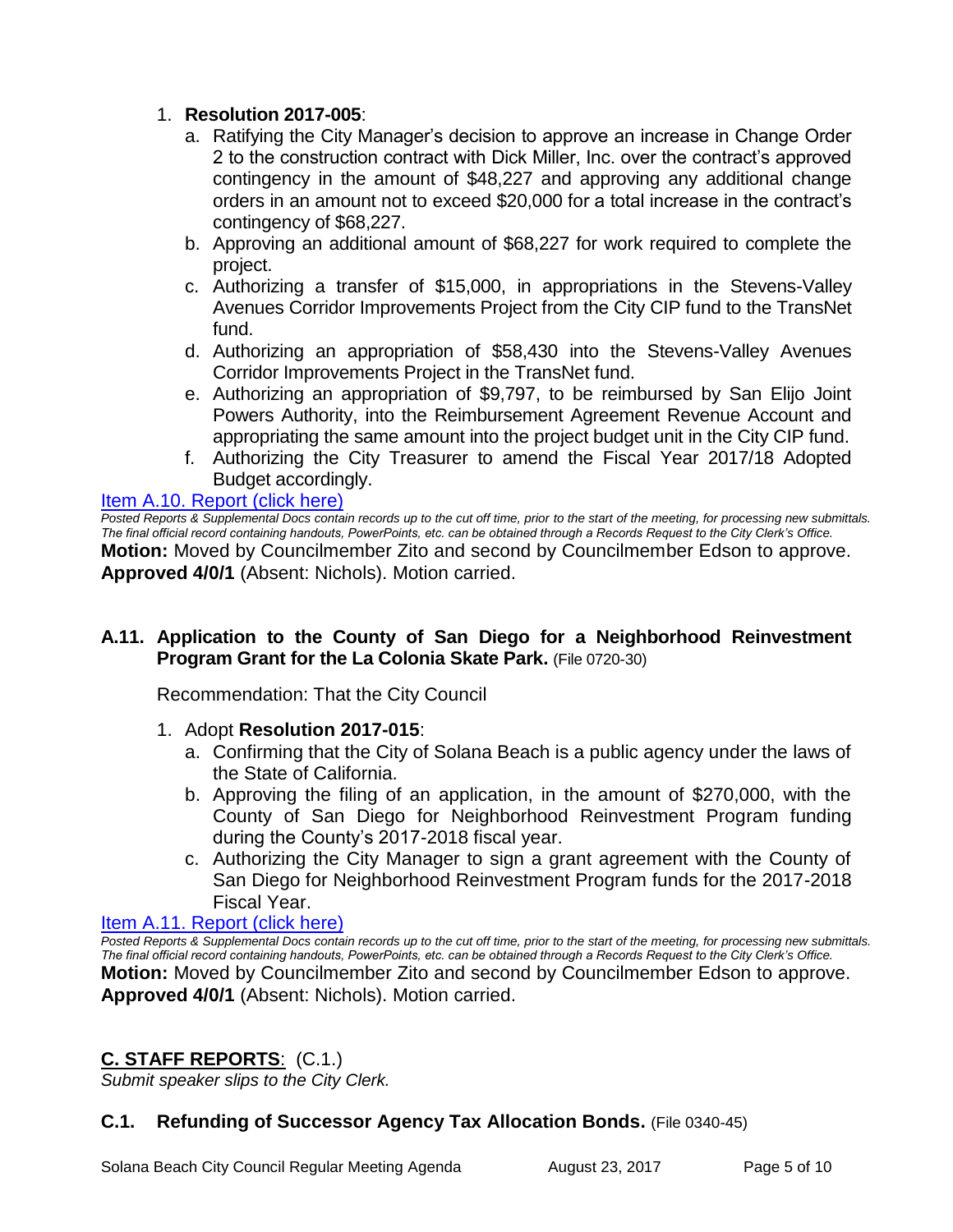Recommendation: That the City Council

- 1. Adopt **Resolution SA-018** authorizing the issuance and sale of Tax Allocation Refunding Bonds and approving certain other actions in connections therewith.
- 2. Adopt **Resolution 2017-103** approving the issuance of Tax Allocation Refunding Bonds by the SA.

[Item C.1. Report \(click here\)](https://solanabeach.govoffice3.com/vertical/Sites/%7B840804C2-F869-4904-9AE3-720581350CE7%7D/uploads/Item_C.1._Report_(click_here)_-_8-23-17.PDF)

*Posted Reports & Supplemental Docs contain records up to the cut off time, prior to the start of the meeting, for processing new submittals. The final official record containing handouts, PowerPoints, etc. can be obtained through a Records Request to the City Clerk's Office.*

Greg Wade, City Manager, introduced the item

Nikki Tallman, Brandis Tallman, presented a PowerPoint (on file).

Council discussed expected bond rating and potential interest rate.

**Motion:** Moved by Councilmember Zito and second by Councilmember Edson to approve. **Approved 4/0/1** (Absent: Nichols). Motion carried.

## **B. PUBLIC HEARINGS:** (B.1. – B.3.)

This portion of the agenda provides citizens an opportunity to express their views on a specific issue as required by law after proper noticing by submitting a speaker slip (located on the back table) to the City Clerk. After considering all of the evidence, including written materials and oral testimony, the City Council must make a decision supported by findings and the findings must be supported by substantial evidence in the record. An applicant or designees for a private development/business project, for which the public hearing is being held, is allotted a total of fifteen minutes to speak, as per SBMC 2.04.210. A portion of the fifteen minutes may be saved to respond to those who speak in opposition. All other speakers have three minutes each. Please be aware of the timer light on the Council Dais.

## **B.1. Public Hearing: 316 Glencrest Drive, Applicants: Shai and Rebecca Cherry, Case# 17-16-41.** (File 0600-40)

Recommendation: The proposed project meets the minimum zoning requirements under the SBMC, may be found to be consistent with the General Plan and may be found, as conditioned, to meet the discretionary findings required as discussed in this report to approve a DRP (Development Review Permit) and administratively issue a SDP (Structure Development Permit). Therefore, Staff recommends that the City Council:

- 1. Conduct the Public Hearing: Open the Public Hearing, Report Council Disclosures, Receive Public Testimony, and Close the Public Hearing.
- 2. Find the project exempt from the California Environmental Quality Act pursuant to Section 15303 of the State CEQA Guidelines; and
- 3. If the City Council makes the requisite findings and approves the project, adopt **Resolution 2017-127** conditionally approving a DRP and an SDP to construct a 282 square-foot, first-floor addition and construct a new 574 square-foot secondfloor addition to an existing single-story, single-family residence with an attached,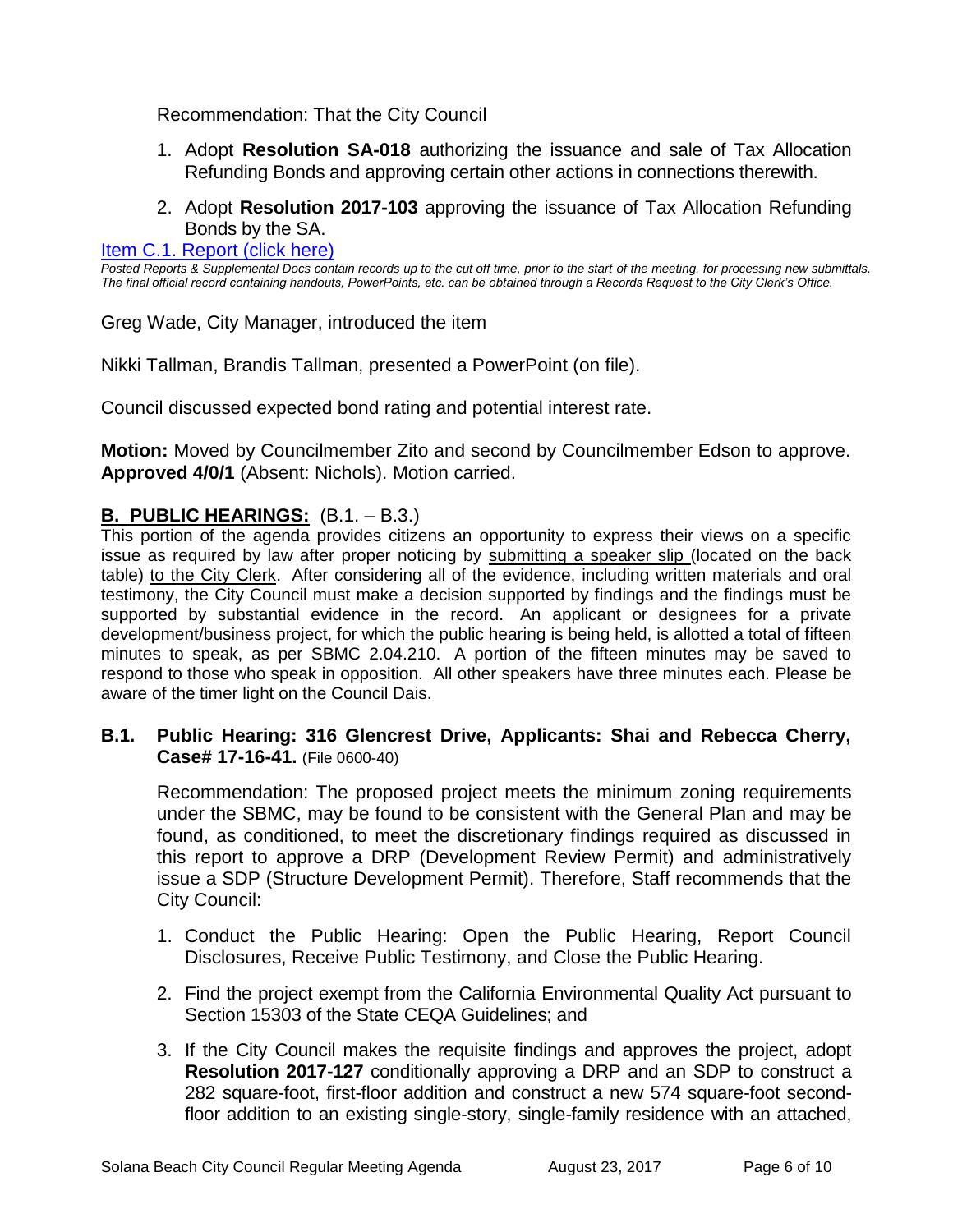two-car garage and perform associated site improvements at 316 Glencrest Drive, Solana Beach.

#### [Item B.1. Report \(click here\)](https://solanabeach.govoffice3.com/vertical/Sites/%7B840804C2-F869-4904-9AE3-720581350CE7%7D/uploads/Item_B.1._Report_(click_here)_-_8-23-17.PDF)

*Posted Reports & Supplemental Docs contain records up to the cut off time, prior to the start of the meeting, for processing new submittals. The final official record containing handouts, PowerPoints, etc. can be obtained through a Records Request to the City Clerk's Office.*

Greg Wade, City Manager, introduced the item.

Katie Benson, Associate Planner, presented a PowerPoint (on file).

Deputy Mayor Marshall opened the public hearing.

Council disclosures.

**Applicant** 

Jim Dicheck, Applicant Represented, reviewed the proposed project.

Council and Applicant Representative discussed working around the utility pole and relocating the trash can area.

No public speakers.

**Motion:** Moved by Councilmember Zito and second by Councilmember Hegenauer to close the public hearing. **Approved 4/0/1** (Absent: Nichols). Motion carried.

**Motion:** Moved by Councilmember Zito and second by Deputy Mayor Marshall to approve. **Approved 4/0/1** (Absent: Nichols). Motion carried.

## **B.2. Public Hearing: 425 South Rios Avenue, Applicants: Cori and Adam Daniels, Case# 17-17-05.** (File 0600-40)

Recommendation: The proposed project meets the minimum zoning requirements under the SBMC, may be found to be consistent with the General Plan and may be found, as conditioned, to meet the discretionary findings required as discussed in this report to approve a DRP (Development Review Permit) and administratively issue a SDP (Structure Development Permit. Therefore, Staff recommends that the City Council:

- 1. Conduct the Public Hearing: Open the Public Hearing, Report Council Disclosures, Receive Public Testimony, and Close the Public Hearing.
- 2. Find the project exempt from the California Environmental Quality Act pursuant to Section 15303 of the State CEQA Guidelines; and
- 3. If the City Council makes the requisite findings and approves the project, adopt **Resolution 2017-128** conditionally approving a DRP and an SDP to demolish an existing single-family residence and construct a replacement split-level, singlefamily residence with an attached two-car garage and an attached ADU, and perform associated site improvements at 425 South Rios Avenue, Solana Beach.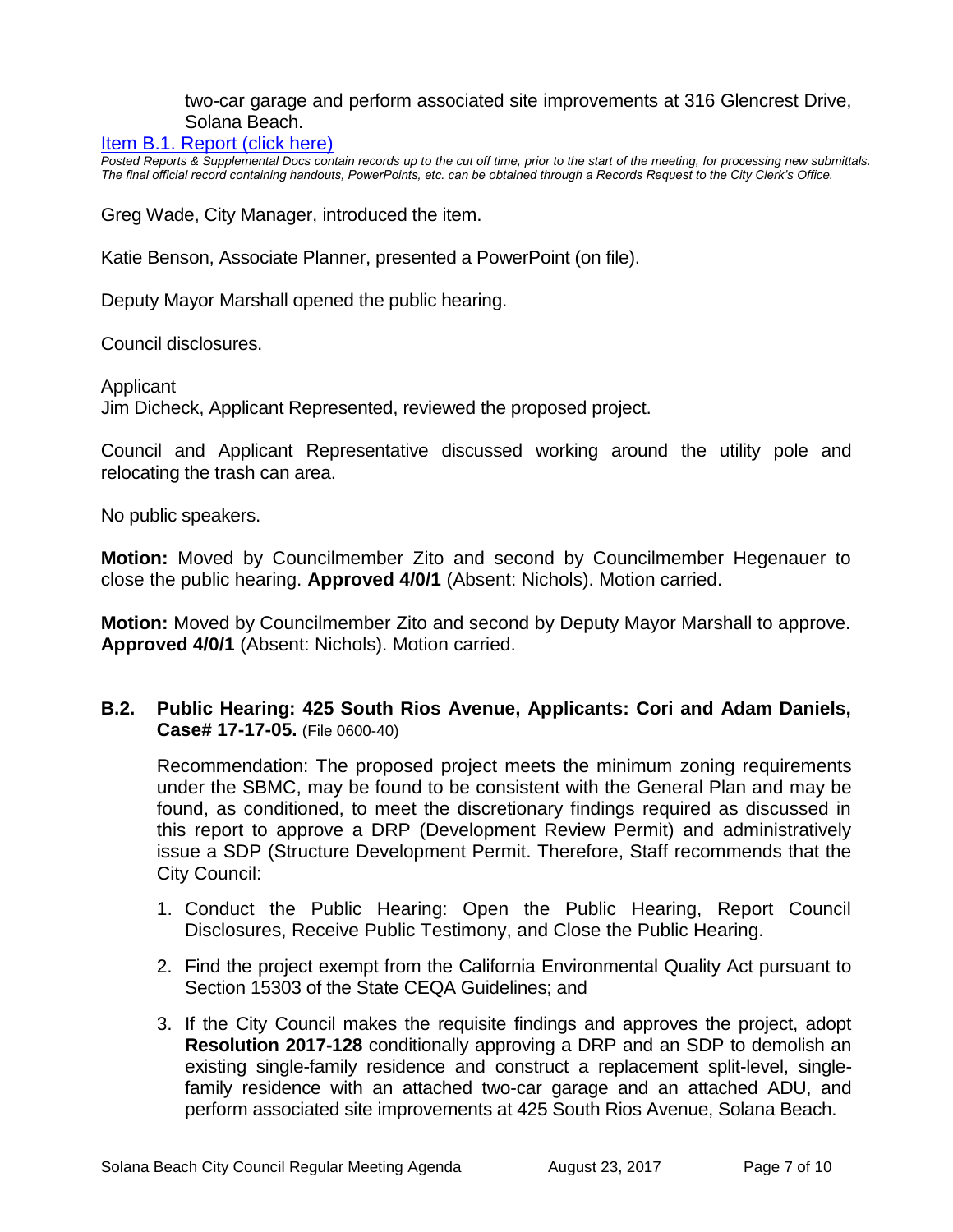#### [Item B.2. Report \(click here\)](https://solanabeach.govoffice3.com/vertical/Sites/%7B840804C2-F869-4904-9AE3-720581350CE7%7D/uploads/Item_B.2._Report_(click_here)_-_8-23-17.PDF)

*Posted Reports & Supplemental Docs contain records up to the cut off time, prior to the start of the meeting, for processing new submittals. The final official record containing handouts, PowerPoints, etc. can be obtained through a Records Request to the City Clerk's Office.*

Greg Wade, City Manager, introduced the item

Katie Benson, Associate Planner, presented the PowerPoint (on file).

Council and Staff discussed chimney height.

Deputy Mayor Marshall opened the public hearing.

Council disclosures.

Craig Friehauf, Applicant's Architect, said that he did not have a presentation.

Council, Staff, and Mr. Friehauf discussed roof deck measurements, fireplace requirements, accessory dwelling unit parking, and street improvements.

**Motion:** Moved by Councilmember Edson and second by Councilmember Hegenauer to close the public hearing. **Approved 4/0/1** (Absent: Nichols). Motion carried.

**Motion:** Moved by Councilmember Zito and second by Councilmember Edson to approve. **Approved 4/0/1** (Absent: Nichols). Motion carried.

## **B.3. Public Hearing: 447 S. Sierra Avenue, Applicant: Solana Beach and Tennis Club, Case No: 17-15-13 Time Extension.** (File 0610-60)

Recommendation: That the City Council

- 1. Conduct the Public Hearing: Open the public hearing, Report Council disclosures, Receive public testimony, Close the public hearing.
- 2. If the Council can make the required findings, adopt **Resolution 2017-129**, approving the request for a Time Extension for approvals and entitlements in Case No. 17-15-13 and setting the expiration date on August 25, 2018.

[Item B.3. Report \(click here\)](https://solanabeach.govoffice3.com/vertical/Sites/%7B840804C2-F869-4904-9AE3-720581350CE7%7D/uploads/Item_B.3._Report_(click_here)_-_8-23-17.PDF) [B.3. Updated Report #1](https://solanabeach.govoffice3.com/vertical/Sites/%7B840804C2-F869-4904-9AE3-720581350CE7%7D/uploads/B.3._Updated_Report_1_-_8-23-17.pdf)

[B.3. Updated Report #2](https://solanabeach.govoffice3.com/vertical/Sites/%7B840804C2-F869-4904-9AE3-720581350CE7%7D/uploads/B.3._Updated_Report_2_-_8-23-17.pdf)

[B.3. Supplemental Documents](https://solanabeach.govoffice3.com/vertical/Sites/%7B840804C2-F869-4904-9AE3-720581350CE7%7D/uploads/B.3._Supplemental_Documents_-_Updated_8-23_at_315pm_-_R.pdf) Updated 8-23 at 315 pm - R

*Posted Reports & Supplemental Docs contain records up to the cut off time, prior to the start of the meeting, for processing new submittals. The final official record containing handouts, PowerPoints, etc. can be obtained through a Records Request to the City Clerk's Office.*

Greg Wade, City Manager, introduced the item

Corey Andrews, Principal Planner, presented a PowerPoint (on file).

Council disclosures.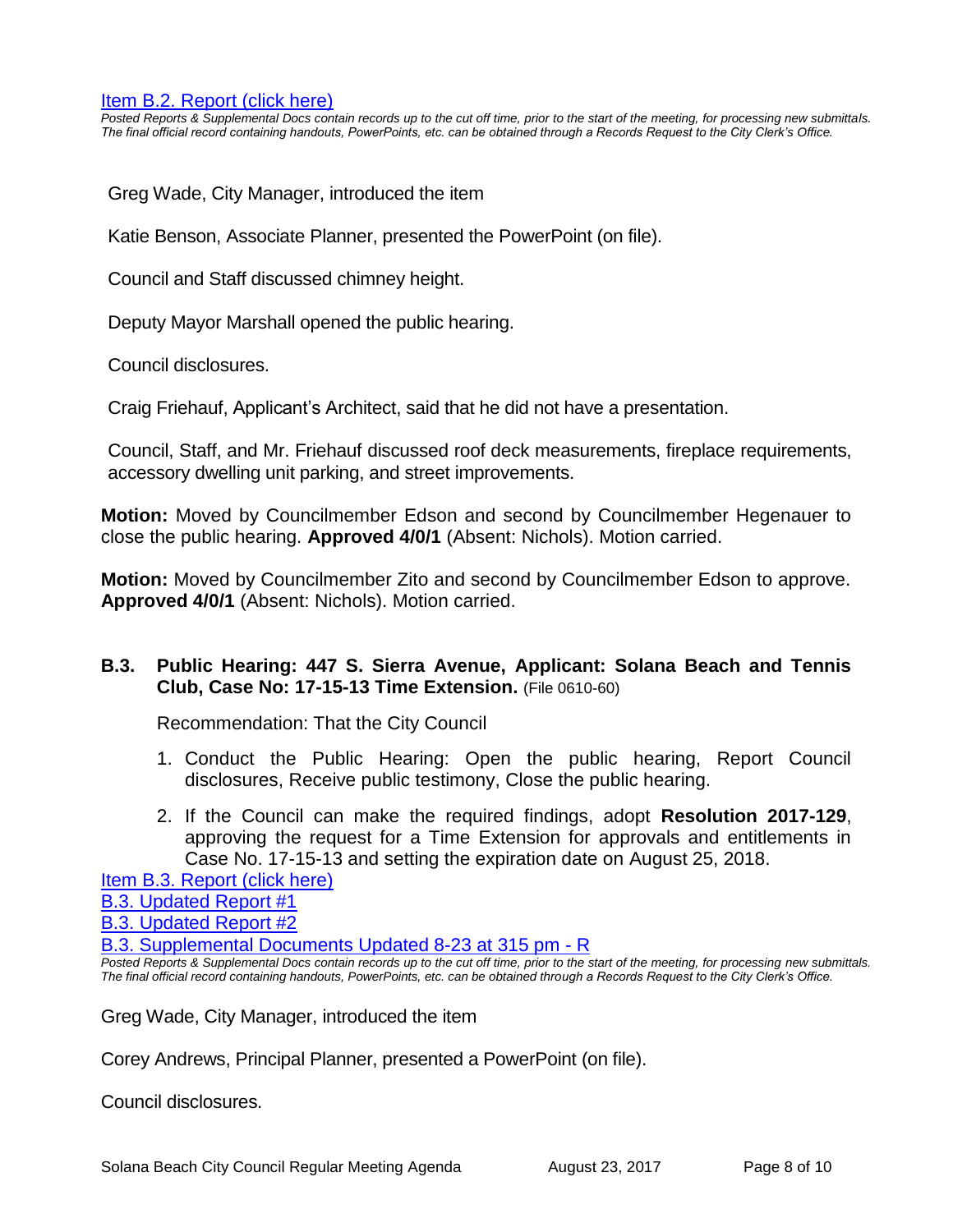John Erskine, Applicant's Attorney, introduced their project and stated that they made their project the least environmentally impactful, that it was not a seawall but a seacave and notch infill to prevent the need for a seawall, and that they were concerned about the safety of their homes and the safety of the people using the beach,

Sue Meyer, Applicant's Attorney, presented a PowerPoint (on file) reviewing the project.

Walt Crampton, Applicant's Representative, stated that the Coastal Commission's interest was in fewer seawalls and encouraged erodible concrete to stabilize seacaves and infills, which was their preferred method of stabilization for now.

Council, Staff, and Applicant Representatives discussed what had been done to move forward since the last extension, the testing of erodible concrete, that the testing could not be performed without the project, that the Applicant had hired a law firm to assist with working with the Coastal Commission to address their concerns and develop a testing protocol that would be acceptable to them.

Johanna Canlas, City Attorney, stated that when the LUP was adopted it did not include erodible concrete, that the Coastal Commission imposed it on the City, testing of erodibility was still an issue at the Coastal Commission level, and that they had signed off on a formula but there was not data.

Charles Knight said he was an original owner at Solana Beach Tennis Club, that the void needed to be filled with something to prevent a catastrophic failure, and encouraged the City to approve the extension.

Jim Jaffee said he was co-chair of Surfrider, that they did not believe erodible concrete would not erode like a seawall, they had tried to work with many Applicants to see if it worked and had not yet been successful, so they could only oppose it at this time, and that the Coastal Commission did impose it on the City.

Council and Applicant discussed that supporting an extension required a finding that a project will be successful and that they had been denied by Coastal in the past, that Council had supported both previous applications in the past, that the Applicant hired attorneys instead of testers, that one of the attorneys hired was a former board member of the Coastal Commission, that it there is a need for another extension it the future there would be a need for more clarity on what efforts had been made in the meantime.

**Motion:** Moved by Councilmember Zito and second by Councilmember Edson to close the public hearing. **Approved 4/0/1** (Absent: Nichols). Motion carried.

**Motion:** Moved by Deputy Mayor Marshall and second by Councilmember Zito to approve. **Approved 4/0/1** (Absent: Nichols). Motion carried.

## **COMPENSATION & REIMBURSEMENT DISCLOSURE:** None

GC: Article 2.3. Compensation: 53232.3. (a) Reimbursable expenses shall include, but not be limited to, meals, lodging, and travel. 53232.3 (d) Members of a legislative body shall provide brief